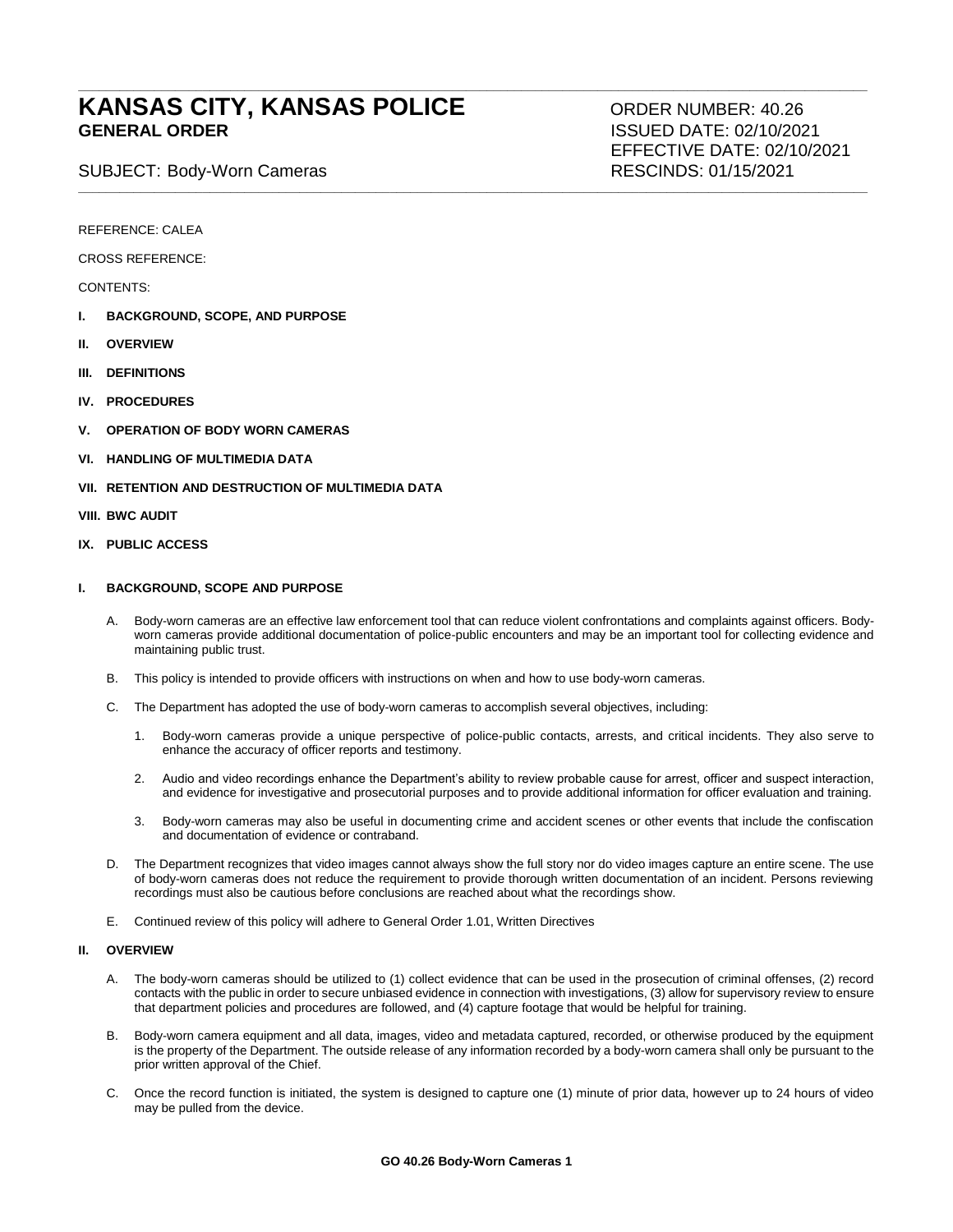# **III. DEFINITIONS**

- A. Body-worn cameras are systems designed to be worn by police officers to capture digital multimedia evidence.
- B. Digital Multimedia Evidence or DME consists of all digital recordings, to include but not limited to audio, video, photographs, and their associated metadata. Metadata includes any digital identifiers that are captured as part of the actual recording, such as date/time, GPS coordinates, labeling, etc.
- C. Pre-Record When manually activated, the body camera will save one minute of video only to the recorded file.
- D. After the fact recording If an officer is unable to activate his camera, up to 24 hours of only video may be retrieved from the camera. After 24 hours the video is automatically rewritten over itself.
- E. Assigning categories Officers will tag each video with a category in the evidence library. Categories will be labeled as Traffic, Misdemeanor, Felony, Etc. When tagging a video officers will use the final disposition to categorize the video. For example, if an officer conducts a traffic stop and makes a felony drug arrest, it will be tagged as a felony.

# **IV. PROCEDURES**

- A. Officers and Sergeants will be issued body worn cameras depending on assignment within the Department.
- B. Sworn personnel assigned to those positions whose primary duties are administrative (e.g., Administrative Support Division, Services Bureau, & Logistics Unit) or investigative (e.g., Criminal Investigations Division, CSI, Narcotics Unit, & Intel Unit) are not required to wear the BWC during their normal tour of duty, except when:
	- 1. The member is likely to participate in enforcement activity (e.g., proactively looking to locate, detain and/or arrest a suspect; conduct surveillance likely to lead to a citizen contact; execute a search warrant of any kind; etc.)
	- 2. The member is directed to wear a BWC by any ranking supervisor.
- C. Officers working the Midtown and South Patrol Station report desks are provided a secured, non-contact area, which is recorded with both audio and video. Officers will not have to wear their body worn cameras except when leaving these secured areas with a citizen, e.g. to look at damage for an accident report.
	- 1. Officers working the report desk at Headquarters are not in a secured, non-contact area. Therefore, they are required to wear their body worn cameras, in compliance with this general order.
- D. Sworn personnel that have federal deputations and are assigned to a federal task force will adhere to their respective federal agency's Body Worn Camera policy and procedures when acting in the capacity of a task force officer (TFO). Any TFO, when acting solely in the capacity as a member of the Kansas City, KS Police Department, will adhere to Section IV (B) of this General Order
- E. Members are encouraged to wear BWCs during other circumstances that they believe would capture media beneficial to any investigation or assignment.
- F. Prior to using a body-worn camera, officers shall receive Department-approved training on its proper operation, care, and use. As technology changes, officers will be required to attend updated training on the body-worn camera.
- G. Body-worn cameras and equipment should be used with reasonable care to ensure proper functioning and that the battery is fully charged. Equipment malfunctions shall be brought to the attention of the officer's supervisor as soon as possible so that a replacement unit may be assigned. Officers shall inspect and test body-worn cameras prior to each shift to verify proper functioning, and shall notify their supervisor of any problems.
- H. In the event that a body-worn camera is lost, upon discovery the officer shall immediately notify his/her supervisor.
- I. Officers shall wear body-worn cameras in accordance with the manufacturer's recommendations.
- J. Officers shall not use personally-owned body-worn cameras or any other type of audio/video recorder while on duty.
- K. If an officer is assigned a body-worn camera, they may use the camera at approved off-duty employment, but only in connection with their Department duties. If used for this purpose, the officer shall download all Digital Media Evidence during their next regularly assigned on-duty shift.

# **V. OPERATION OF BODY-WORN CAMERAS**

- Except as otherwise provided in this policy, officers shall activate body-worn cameras to record all contacts with citizens in the performance of official duties.
	- Any division and/or unit assigned a body-worn camera shall wear the body-worn camera while on duty.
- B. Officers are encouraged to narrate their calls, whenever feasible, to give context to their calls and actions.
- C. Officers have no obligation to stop recording in response to a citizen's request if the recording is pursuant to an investigation, arrest, lawful search, or the circumstance clearly dictates that continued recording is necessary. However, officers should evaluate the situation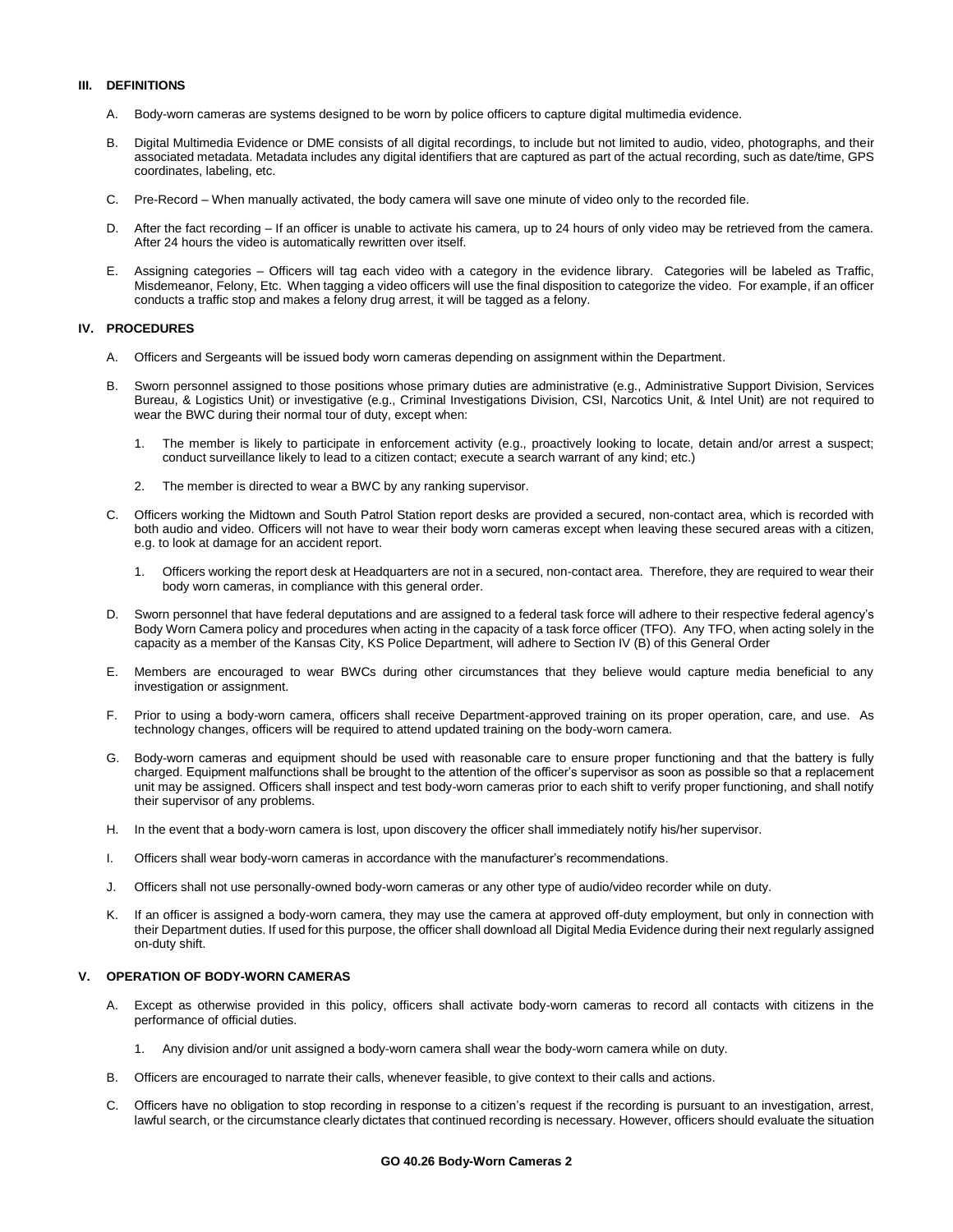and when appropriate, honor the citizen's request. The request to turn the camera off should be recorded, as well as the officer's response.

- 1. It is generally implied that words and/or actions performed in the presence of a police officer have no expectation of privacy. If asked, the officer will inform the person they are being recorded. This shall be documented in the officer's report.
- D. Deactivation of the body-worn camera shall occur when:
	- 1. The event has concluded;
	- 2. Victim and/or witness contact has concluded;
	- 3. All persons stopped have been released;
	- 4. Once an arrestee has been placed into a vehicle to be transported to a detention facility. However, the officer transporting the arrestee to the detention facility shall keep the officer's body-worn camera activated until custody of the individual is transferred to the detention facility.
	- 5. If it becomes necessary to discuss issues surrounding an investigation with a supervisor or another officer in private, the officer may turn off their BWC; thereby preventing their private conversation from being recorded. The officer shall state prior to turning the camera off that the camera is intentionally being turned off, and the reason for turning the camera off.
	- 6. Officers will be afforded some discretion when deciding to turn off their body camera. Examples include non-enforcement activities such as traffic direction or incidents that have no evidentiary or law enforcement value.
	- 7. Officers will document the use of the BWC in all reports including the notation on all traffic or warning citations.
- E. If an officer fails to activate a body-worn camera, or fails to record the entire contact, the officer shall document the reasons for doing so.
- F. The use of BWC does not replace the need for required documentation. All incident/supplemental reports shall be completed, regardless of the video that has been captured. This also includes the continued need for evidentiary photos.
- G. Officers shall not edit, alter, erase, duplicate, copy, share, or otherwise distribute in any manner body-worn camera images and information without the prior written approval of the Chief or the Chief's designee.
- H. Officers who use deadly force, or officers who witness officer(s) involved in uses of deadly force will not review body-worn camera video until they are interviewed by criminal investigators, and a commander gives the approval for the review of the video. However, prior to the conclusion of the interview, the investigator will review the body-worn camera video with the involved officer or witness officer and allow for additional statements or clarification to be documented in a distinct section of the investigator's report.
	- 1. In any incident that the Critical Incident Team is paged out, the body camera will be immediately recovered by the first non-involved supervisor.
- I. Officers shall be allowed to review the recordings from their officer-worn body cameras at any time, subject to any restrictions in Section V, H. To help ensure accuracy and consistency, officers are encouraged to review recording prior to preparing reports. If the officer is giving a formal statement about the use of force or if the officer is the subject of a disciplinary investigation, the officer shall have the option of reviewing the recordings in the presence of the officer's attorney or labor representative;
- J. A Division or Unit commander should periodically review the Body Camera of personnel under their command, to keep themselves apprised of circumstances and or conditions that may benefit further training or policy development in this area.
	- 1. Supervisors will be allowed to review the BWC on complaints of Use of Force, and other contacts that may demonstrate performance problems.
- K. Officers shall not modify, tamper, dismantle, or attempt to make repairs to the BWC.
- L. Body-worn camera restrictions
	- 1. To respect the dignity of others, BWC shall not be activated in places where a reasonable expectation of privacy exists, such as locker rooms, dressing rooms, or restrooms unless it is required to capture evidence for a criminal investigation.
	- 2. In hospitals or doctor's office settings, recording will be limited to investigative use only. Officers will not record a patient's medical interaction and procedures with hospital or medical personnel unless all parties are aware that a recording is taking place and it is needed as evidence.
	- 3. The intentional recording of confidential informants and undercover officers is prohibited, unless authorized by a supervisor.
	- 4. Non-work related personal activity shall not be recorded.
	- 5. Under no circumstances shall any recordings be used or shown for the sole purpose of bringing ridicule or embarrassment upon any person.
	- 6. Officers shall not use the BWC to make surreptitious recordings of other department members,

#### **GO 40.26 Body-Worn Cameras 3**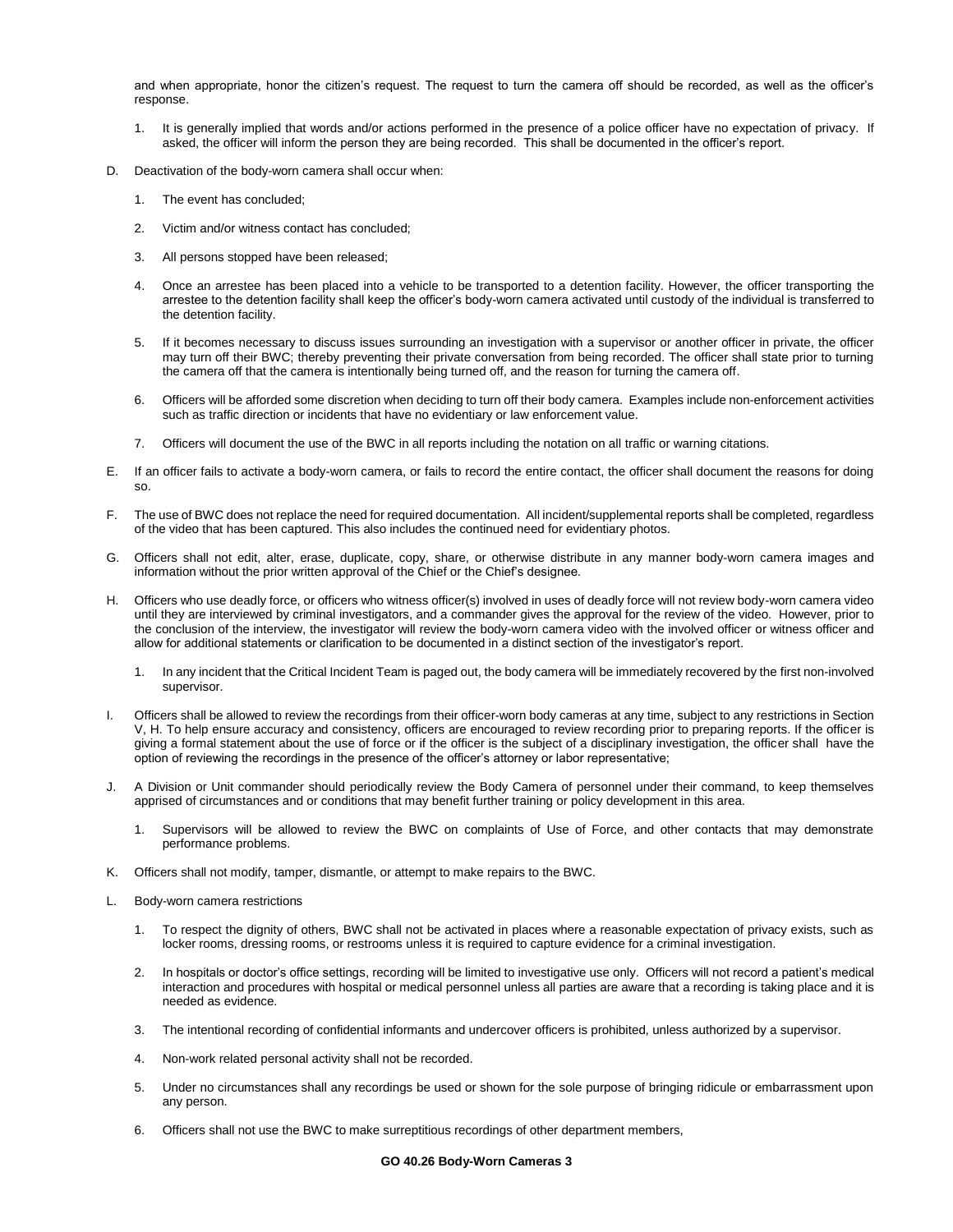- 7. An officer shall not be required to record medical treatment related to an on duty injury
- 8. Officers shall not make copies of any recording for their personal use and are prohibited from using a recording device (such as a camera phone or secondary video camera) to record media or data from the BWC.
- 9. Any uploading or converting digital recordings for use on any type of social media is prohibited, unless approved by the Chief of Police.

# **VI. HANDLING OF DIGITAL MULTIMEDIA DATA**

- A. All files from body-worn cameras shall be securely downloaded no later than the end of the officer's shift. Each file shall contain information related to the date, body-worn camera identifier, and assigned officer.
- Body-worn camera equipment periodically records events that may prove useful as training aids. When these incidents are captured by a body-worn camera system, including an unusual or an exceptional incident, and the incident is perceived to be of value as a training aid, the following procedure will apply:
	- 1. The officer that generated the recording will notify his or her supervisor and arrange to review the video with the supervisor. If the supervisor concurs, the supervisor will notify the division commander or unit commander through the chain of command and advise the commander that the recording may be submitted for training. Recommendations for the use of a recording for training purposes will be forwarded to the Operations Bureau Director for consideration.
	- 2. If the Police Academy Commander becomes aware of an incident that has been recorded, he or she will contact the Operations Bureau Director to request a duplicate of that specific segment of video.
	- 3. No body-worn camera video recording being held as evidence will be used as training material until after the case has been adjudicated, to include the appeals process.

## **VII. RETENTION AND DESTRUCTION OF DIGITAL MULTIMEDIA DATA**

- A. The retention/Destruction of BWC digital media shall adhere to the following criteria;
	- 1. No evidentiary value/investigative value 120 Days
	- 2. IA complaints Refer to general order 50.06 (Internal Investigations)
	- 3. Misdemeanor/Traffic Incident One (1) year unless requested by legal or the courts.
	- 4. Felony Incident Five (5) years or until the cases is completed, whichever is greater.
	- 5. Homicides, Rape, and Agg. Criminal Sodomy Indefinitely
	- 6. Civil Lawsuits when requested by the Legal Dept., held indefinitely until such point the Legal Dept. determines otherwise.
- If an officer determines that an incident may have evidentiary value (administrative or criminal) he or she must submit a BWC Evidence Library request for service using the Help Desk by selecting "I'm facing an issue," "Body Worn Camera," then "Evidence Library Request." If an officer has reason to believe a complaint or problem is likely to arise from a vehicle stop or other incident that he or she is involved in, the supervisor will be notified.
	- 1. When a BWC user has finished recording they will be prompted to categorize the call and supply an incident number. The number will be supplied using the last two digits of the year followed by a hyphen then the incident number. This will assist Evidence Library personnel in locating the video for the creation of video cases when a request is made for the preservation of the video for evidentiary or administrative purposes.
	- 2. Agencies requesting video evidence will supply the incident number and relevant detail to the Evidence Library via Evidencelibrary@kckpd.org. The request will be logged into the help desk and a link for the requested video data will be provided to the email provided by the requesting agency.
- C. Detectives and supervisors will have the ability to review Digital Media Evidence recordings directly from the system in order to determine if it has any evidentiary value, either criminally or administratively.
	- 1. If it is determined that an incident needs to be preserved for administrative or criminal prosecution purposes a Help Desk request will be completed as noted above.
- D. If the Wyandotte County District Attorney's Office, Municipal Prosecutor's Office, or another law enforcement agency requests a copy of the incident captured by a Digital Media System the requesting agency will submit a request for the video via department email as above.

## **VIII. BWC AUDIT**

- A. Every officer will have at least one (1) file from their Body Worn Camera audited each month.
- B. The Division Commanders and Specialized Unit Commanders will conduct random checks on top of the mandatory officer audit.

#### **GO 40.26 Body-Worn Cameras 4**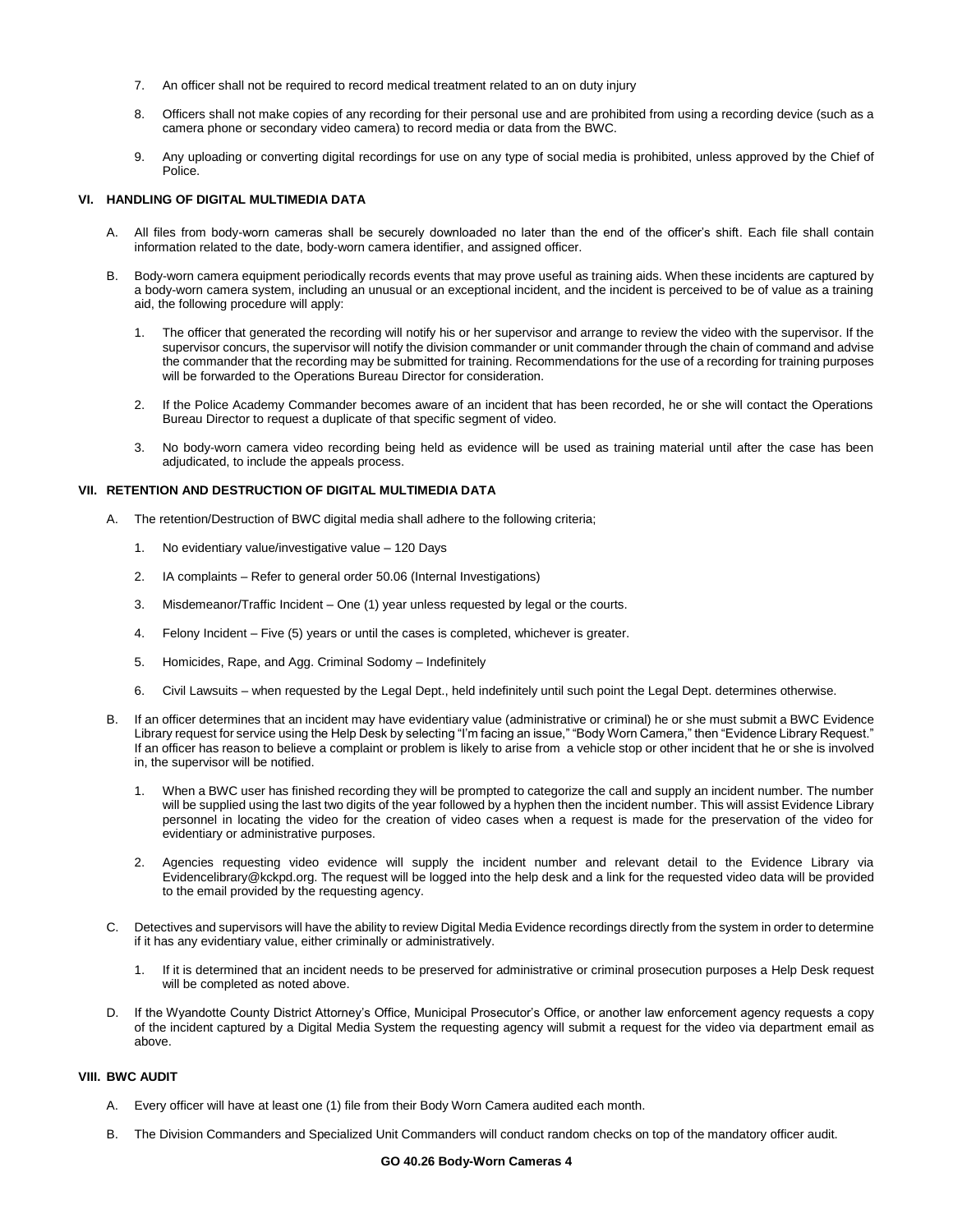- C. The purpose of the audit is not to issue discipline but rather ensure compliance of policy. Attention should be directed towards identifying training concerns, officer safety measures, or needs that require policy changes.
- D. Commanders shall complete a monthly report in memorandum format that will be submitted to the respective Division Commander and the Bureau of Operations.
	- 1. The report will articulate the videos (Officers) for the month.
	- 2. Any concerns or issues noted during the review and recommend action needed or corrective action taken as needed.
	- 3. If discipline is imposed, the commander will include any documentation and ensure the discipline is in compliance with General Order 20.01.
- E. The Bureau of Operations shall conduct bi-annual audits of the system.

## **IX. Public Access**

- A. Requests to View
	- 1. KSA 45-217(c) "Criminal investigation records" means: (1) Every audio or video recording made and retained by law enforcement using a body camera or vehicle camera as defined by K.S.A. 45-254, and amendments thereto; and (2) records of an investigatory agency or criminal justice agency as defined by K.S.A. 22-4701, and amendments thereto, compiled in the process of preventing, detecting or investigating violations of criminal law, but does not include police blotter entries, court records, rosters of inmates of jails or other correctional or detention facilities or records pertaining to violations of any traffic law other than vehicular homicide as defined by K.S.A. 21-3405, prior to its repeal, or K.S.A. 21-5406, and amendments thereto.
	- 2. KSA 45-254(b) The following individuals may request to listen to an audio recording or to view a video recording made by a body camera or a vehicle camera. The agency shall allow the person to listen to the requested audio recording or to view the requested video recording within 20 days of making the request, and may charge a reasonable fee for such services provided by the law enforcement agency.
		- a. A person who is the subject of the recording
		- b. A parent or legal guardian of a person under 18 yoa who is a subject of the recording
		- c. An attorney for a person described above
		- d. An heir at law, an executor or administrator of a decedent, when the decedent is the subject of the recording

\*For the purposes of this policy, a "subject" of a recording shall be a person whose image or voice is in the recording. When disclosing the recording, only those portions of the recording that contain the image or voice of the person shall be disclosed.

- 3. A person who requests disclosure pursuant to this subsection shall do so in writing. Police Department personnel must be present at all times during viewing and the requester shall not in any manner record or copy the video being viewed.
- 4. In consideration of the above, videos which identify the victim of any sexual offense, videos which the release would constitute an unwarranted invasion of personal privacy, videos within the interior of a facility that offers health care, mental health care or social services, videos within the interior of a private residence, and videos within a place that a reasonable person would expect to be private, shall not be subject to disclosure, unless otherwise required by State or Federal Law. See KSA 45-221(a)(3), (a)(30),  $(a)(47)$ .
- B. Requests for Release of Video
	- 1. Requests for BWC video or Vehicle camera video shall be made in writing.
	- 2. Once the written request has been submitted, the multimedia unit will determine if the video is available and subject to release. If it is available, a fee will be applied. If redaction is required or allowed pursuant to law, a redaction fee will be assessed. All fees must be paid by the requester in advance. If and when the request is made, and it is immediately recognizable that the video cannot be released, the requestor will be notified and no fee will be collected.
	- 3. Infractions or No Criminal Charges

\*Absent the application of other legal exceptions, videos recorded during citizen contacts may be released upon proper request when such contact results in the issuance or investigation of a traffic infraction or warning only.

- 4. Release Restrictions
	- A. In addition to the restrictions set forth above, the following videos are not subject to disclosure:
		- (1) Videos involving the arrest or investigation of offenses by juveniles, unless ordered to be released by the court, pursuant to KSA 38-2310.
		- (2) Videos involving the investigation of a Child In Need of Care, unless ordered to be released by the court, pursuant to KSA 38-2212.
		- (3) Criminal investigation records as defined by KSA 45-217, when the release of the video would: